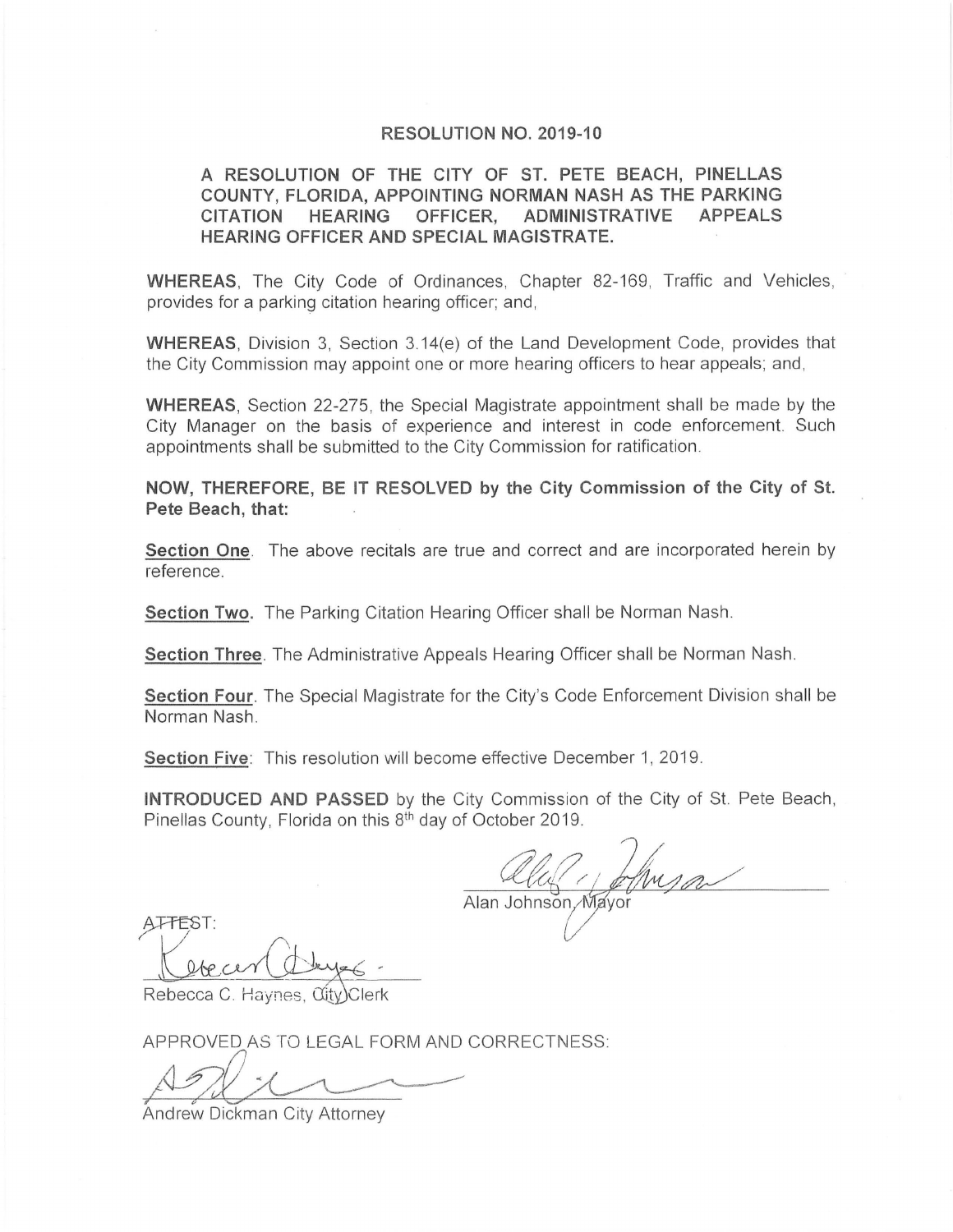# $DSK$  **|||| Law**

de Beaubien, Simmons, Knight, Mantzaris & Neal, LLP Orlando I Tampa I Tallahassee I Melbourne

> 609 West Horatio Street Tampa. Florida 33606 (813) 251- 5825

> > October 10, 2019

## **VIA U.S. MAIL DELIVERY and ELECTRONIC MAIL DELIVERY**

Andrew Dickman, Esq. City Attorney City of St. Pete Beach 155 Corey Avenue St. Pete Beach, FL 33706 cityattorney@stpetebeach.org

## *Re: Engagement Letter to Serve as Special Magistrate for the* CittJ *of St. Pete Beach*

Dear Andrew:

It is with great pleasure that I submit to you the following as my proposed letter of engagement to set forth the terms of my engagement with the City of St. Pete Beach to continue to serve as Special Magistrate beginning on December 1, 2019 and ending on November 30, 2020.

#### I. **SCOPE OF SERVICES.**

I will serve, on an as needed basis, as Special Magistrate to hear code enforcement matters, administrative appeal matters, parking violation matters, and such other and further matters as may be appropriate as set forth in the Code of Ordinances for the City of St. Pete Beach. In that capacity, I will preside over all hearings, in which my law firm or I do not have a conflict, render a decision where applicable and prepare the appropriate orders as necessary.

#### II. **PAYMENT.**

The City shall pay to my law firm, de Beaubien, Simmons, Knight, Mantzaris & Neal, LLP, the sum of \$175 per hour plus costs for each actual attorney hour worked and \$55 per hour for each paralegal hour worked with regard to this engagement. For hearings as scheduled by the City and confirmed by the undersigned, there will be a minimum of one hour charged for attendance at the hearing.

In all matters hereunder, my Firm will submit each month to you or your designee, a Billing Statement of hours expended for services rendered and costs incurred. All invoices shall be processed and made in the same manner as for all